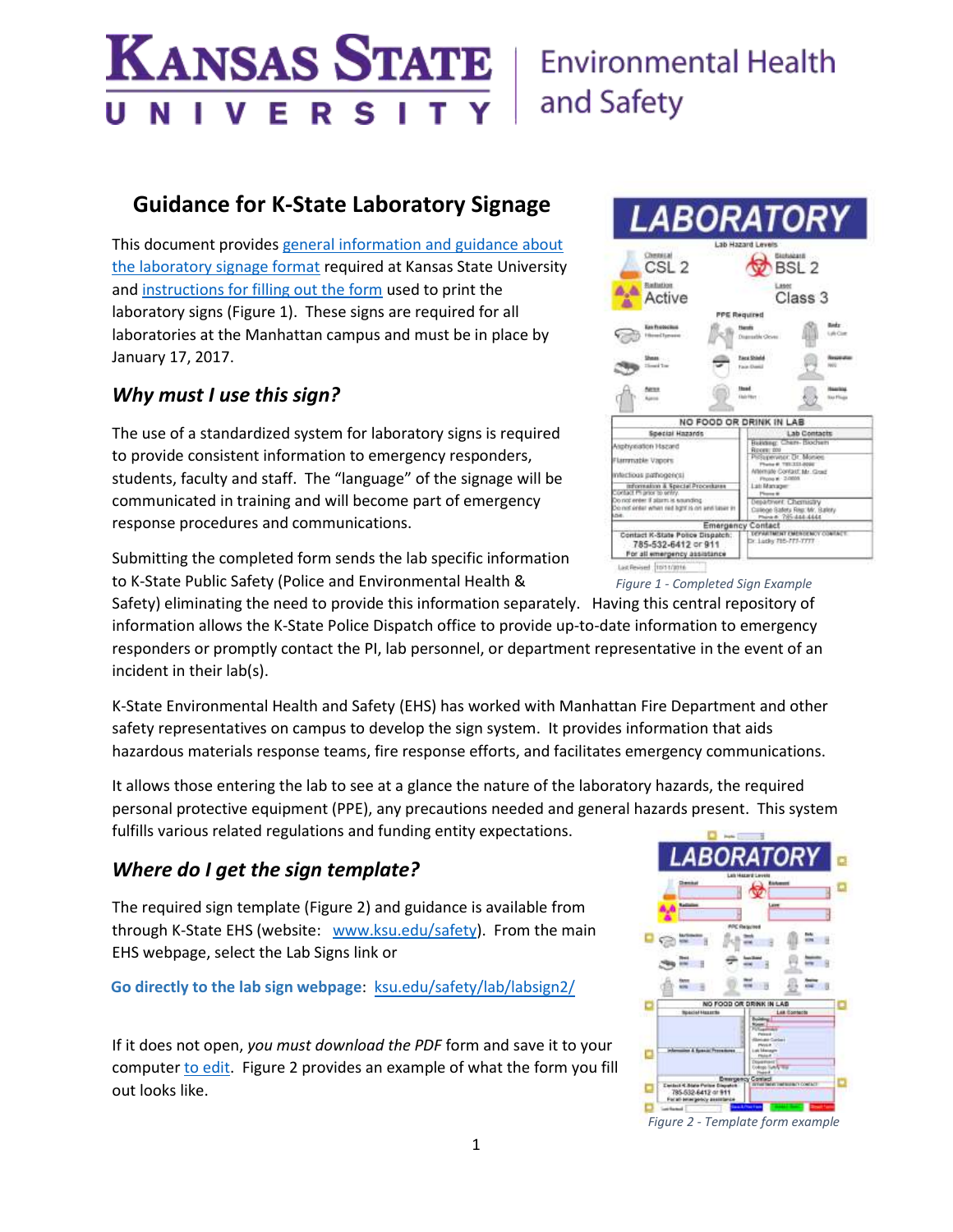### *What if the sign does not meet all my needs?*

If there are things that you feel should be added to the sign template or pull down options, contact the EHS office at 785-532-5856.

In some cases, regulation or industry standard requires the use of specific wording or signage (e.g., certain radiation sources, lasers, security precaution). Use of the K-State lab sign does not preclude the use of other required warning symbols, signage or instructions. However, other signage or symbols may not conflict with the K-State lab sign. [Example: it is not permitted to have one sign indicating BSL1 and another posted as BSL2; conflicting PPE requirements; or differing hazard communication words (e.g., danger and warning for the same hazard)].

In some cases, an NFPA "diamond" (Figure 3) may be recommended or required. This sign provides information to fire fighters responding in the event of fire or similar emergency. The numeric ratings on this "diamond" may differ from the levels on the lab sign that are intended for lab users. Guidance and final approval from the K-State EHS Fire Marshal is required before posting any NFPA diamond because these specifications are coordinated with the Manhattan Fire Department.



### *Where are signs posted?*

These signs must be posted on the doors, or wall immediately adjacent to doors at all entrances to a laboratory on K-State facilities. The signs must be posted so they are readily visible to those entering the laboratory.

A laboratory is any room or building equipped for scientific experiments, research, teaching, or for the manufacture of drugs or chemicals, or sample diagnostics. The signs are *not intended for\**:

- computer labs or other rooms that do not pose specific risks,
- mechanical rooms or other facility support rooms,
- animal housing rooms (unless there are also lab functions performed therein)

Laboratories requiring this signage include, but may not be limited to, laboratories where chemical, radiological, or biological substances are used or stored and/or where physical hazards are or may be present (except as previously excluded\*).

The sign may be affixed directly or placed in clear holders (optional). View an example holder available from state-approved office vendor Staples (~\$8.00 each single purchase, or <\$2.00 each if purchased in bulk, product[s 810899](http://www.staples.com/Staples-reg-Plastic-Vertical-Sign-Holder-Magnetic-8-1-2-x-11-Clear/product_810899) o[r 665638\)](http://www.staples.com/Staples-Vertical-Wall-Mount-Sign-Holder-Portrait-8-1-2-W-x-11-H-16651-CC-/product_665638).

### *Can I use this sign for non-labs?*

The signs may be used for clinics or other rooms that support or contain laboratory-like activities or diagnostic functions that house similar hazards to those previously described.

If you have a workshop or other type of function-support room that houses hazards, but is not a laboratory, contact EHS. A different template is being developed for these settings.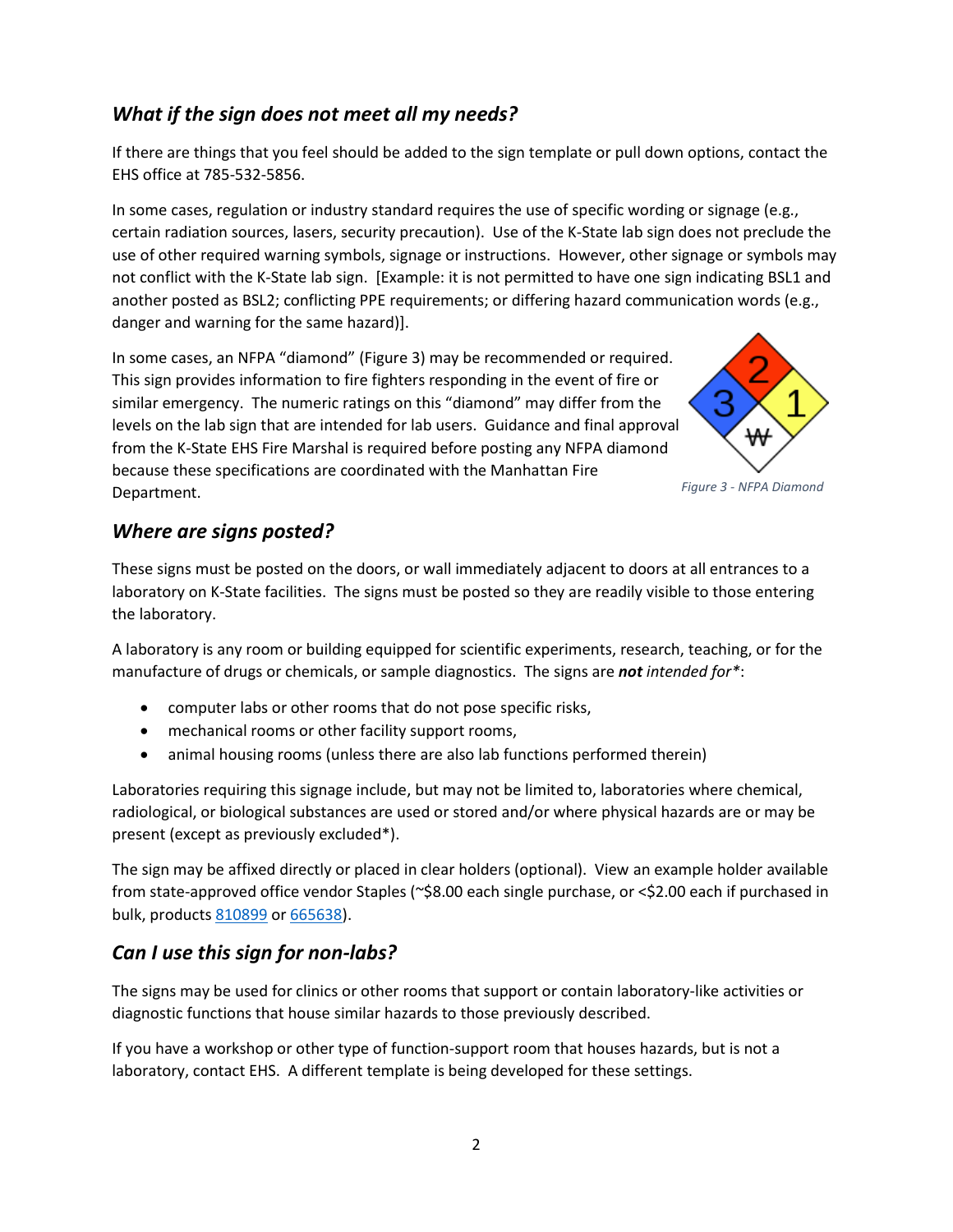### *Who will see this information?*

The information entered into the PDF form prints out on the lab sign that you post on/next-to the lab door. Everyone with access to your building/floor/wing will see this. Do not post a personal mobile number or home phone unless you are comfortable sharing that. You can send a personal number in the text of the email that is generated when you hit the submit button on the form. However, you must provide at least one [emergency contact](#page-5-1) number on the sign and this individual must be available during non-business hours.

Do not post specifics about a substance or equipment present if doing so presents a security risk. However, you must indicate the "nature" of the hazard presented by the chemicals, pathogens, equipment, etc. that are used/present in the lab. At minimum, you must indicate the level of chemical, biological, laser, or radiation hazard.

Once you hit the "submit" button, the information in the form is sent to the K-State Environmental Health and Safety Department (EHS) by email. EHS provides this to the K-State Police Dispatch Office and also maintains a record for the EHS hazmat team and lab safety personnel.

A copy for a college or department may be provided to department heads or deans by EHS upon request.

### <span id="page-2-0"></span>*What do the sign components mean?*

#### **Header**

The header defaults to the word "laboratory". This option should be selected for all basic laboratories on campus. Unless there is a specific requirement or rationale to post a danger, warning or caution sign at the entrance, *do not select the alternative header*. Overstating a risk for entry could delay emergency response efforts. It is important to communicate the nature of the risks present in the laboratory. Use the following guidance to make the header selection determination or contact EHS for assistance.

Use of the header "**Danger**" means that *serious injury or death will* occur if a hazardous condition in the laboratory is not avoided. The potential risk exists upon entry to the lab if that condition is present.

Use of the header "**Warning**" means that *serious injury or death could* occur if a hazardous condition in the laboratory is not avoided. The condition presents potential risk upon entry to the lab.

Use of the header "**Caution**" means the worst credible severity or risk of injury/illness is *minor or moderate*. Because many laboratories do pose a risk of injury, the use of this header is more likely, but should be based on the requirement for specific precautions (such as PPE) that must be taken *upon entry* to the lab. It is understood that if the posted precautions are not taken, injury or illness is a credible risk. It also is used to indicate that a release or spill in the lab could cause minor or moderate injury.

When selecting one of the alternative headers, additional information about the nature of the hazard and precautions *must* be identified within the Special Hazards and Information and Special Procedures sections of the form.

Additional guidance is provided in the "[how do I fill out the](#page-5-0) sign" section. The requirement to post a precautionary alert label (i.e., Danger, Warning, or Caution) may be specified by regulatory requirement,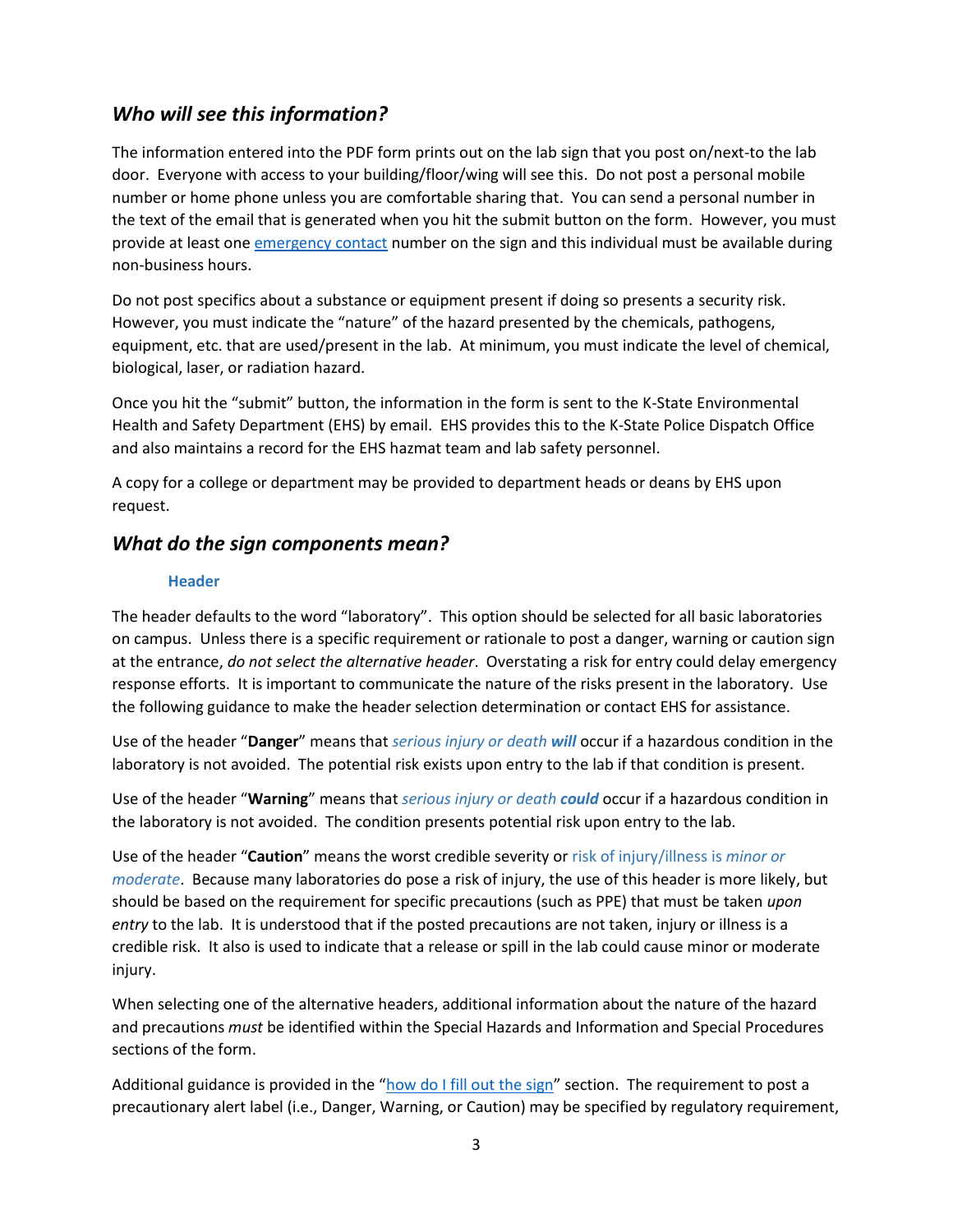policy, or industry standard based on the presence of a specific hazard. If you are unsure, seek guidance from **EHS** (785-532-5856).

#### **PPE Required**

The PPE selections should be based on the required or recommended personal protective equipment needed for work within the laboratory. This should be based on all risks present in the lab and relate to all procedures conducted that present a risk in the lab.

Additional PPE may be needed for conducting specific procedures in controlled/isolated areas of the lab or lab suite that are *not routine*. These additional PPE requirements, if not posted on the Lab Sign, should be posted at the control area or equipment and communicated through SOPs and training.

There are **minimum PPE expectations** for all typical labs with chemical use. These include **no open toed shoes** (e.g., flip flops, sandals) and use of **clothing that covers the arms and legs**.

Minimal guidance is provided under th[e PPE sign instructions below,](#page-7-0) but it is important to note that the sign and these instructions are not a substitute for appropriate training and safety procedures developed specifically for laboratory and related activities.

#### **Lab Hazard Levels**

<span id="page-3-0"></span>Work with hazardous substances are either categorized by standard or may be determined based on user knowledge of the hazards presented by the substances and equipment used. In some cases, specific procedures conducted present risks.

- **Chemical** The level of hazard presented by chemicals used or stored in the laboratory are ranked from 1 (lowest hazard), 2 (moderate hazard) to 3 (highest hazard). All laboratories that have chemicals in storage or use (regardless of the physical state or phase) will have a minimum of a Chemical Safety Level 1. Use of flammable liquids, generation of vapors, or the use of toxic materials in fume hoods (controlled hazards) or small quantities, presenting a moderate, nonlife threatening health risk if released will be designated CSL-2. A CSL-3 designation is used when materials or procedures involving hazardous chemicals present a serious health risk to workers (e.g., work with [OSHA 29CFR1910 Subpart Z](https://www.osha.gov/SLTC/carcinogens/standards.html) carcinogens requiring special signage) or if released, is immediately dangerous to workers or emergency responders (risk of death or acute injury/illness). Additional guidance is provided in the section o[n how to fill out the form.](#page-9-0) This section may be left blank if there are no chemicals used in the laboratory (e.g., only hazard is a sealed radioactive source or biological specimen storage).
- **Biohazard** The Biosafety Level (BSL) designation is based on the hazards of the biological materials present or in use in the laboratory and goes from lowest hazard (BSL-1) to the highest level (BSL-3). The level is based on pathogen risk groups and other factors and as determined by the K-State Institutional Biosafety Committee using guidance from the CDC Biosafety in Microbiological and Biomedical Laboratories (BMBL). Selection is based on the highest hazard present in the lab. An option for BSL-4 is not provided on the form because this level of work is not permitted on K-State facilities.
- **Laser** Lasers are classified by hazard based on power, wavelength, and pulse duration. The classification is determined based on ANSI Z-136.1 (latest version) and other guidance and standards. The laser may be purchased with one classification, but be reconfigured or altered.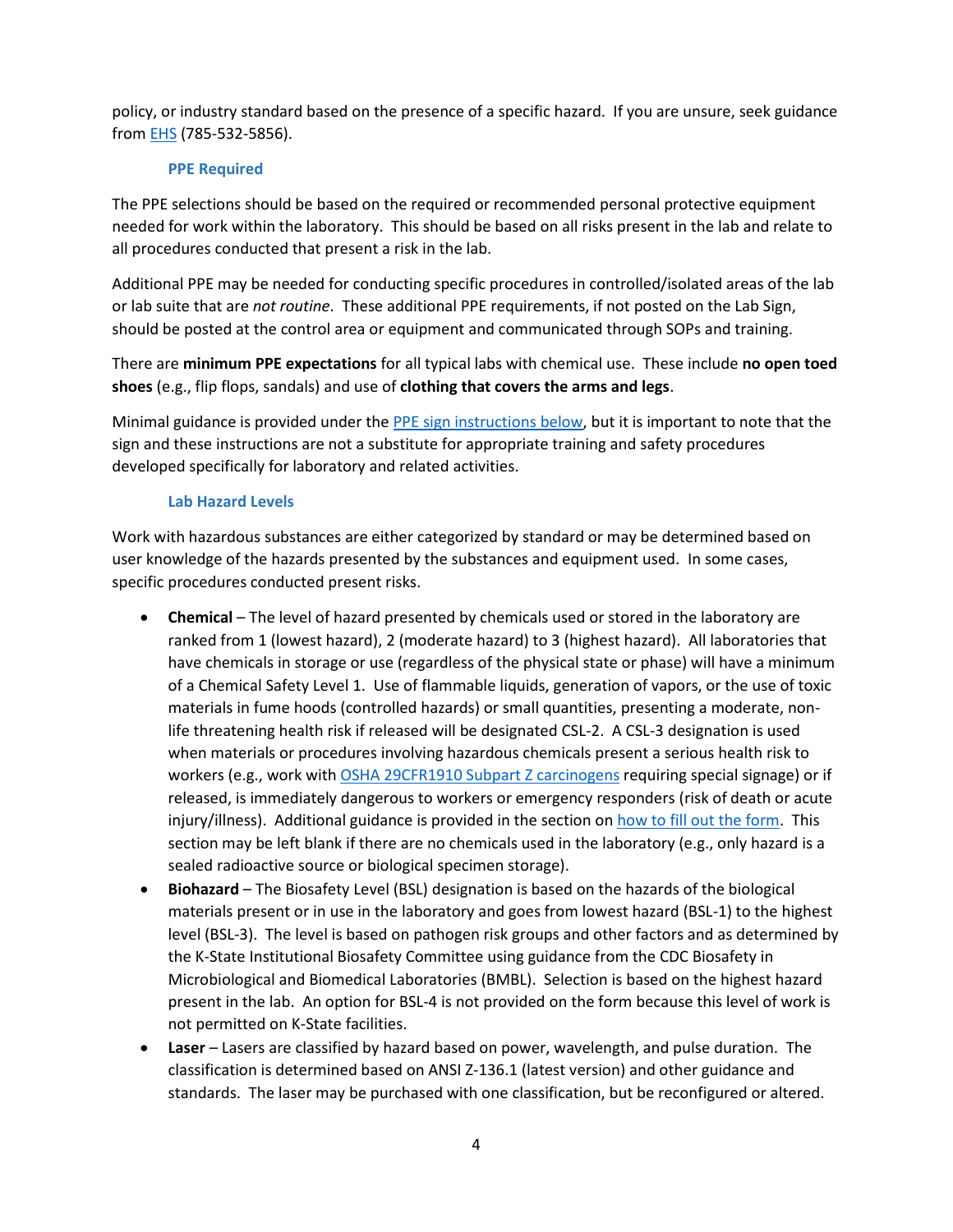The selection of classification on the lab sign form should be based on the highest hazard laser and/or configuration present in the lab.

 **Radiation** – This selection indicates if ionizing radiation or materials are used in the laboratory. Selection of the term "Active" means that there may be radioactive materials or sources within the lab as authorized by the K-State Radiation Safety Committee and the Radiation Safety Officer. All researchers must have a radiation authorization issued by the EHS radiation safety officer (RSO) in order to use or purchase radioactive materials. If the researcher has an authorization, but is not presently conducting work with radioactive materials (currently, in recent past or near future), they should select "No Material" from the drop down menu. If there is no radiation authorization and no work with radioactive materials conducted in the laboratory, select "NONE" from the pull down menu. Examples and further instruction are provided in th[e how to fill out the sign section.](#page-9-0)

#### **Special Hazards**

This section provides additional information regarding the *nature* of the hazards present in the lab that lead to the designations selected in the "Lab Hazard Levels".

#### **Information & Special Procedures**

Additional information and special precautionary procedures related to the lab hazards and risks present in the lab are provided in this section.

The text field (limited to 200 characters) allows for customization of special instructions and or to communicate the specific nature of the hazard present in the lab. As applicable, the following are examples of the nature of information that should be entered in this section:

- This section should be used to communicate any special requirements for safe entry to the lab if applicable.
- Notification of the presence/use of known human carcinogens
- Notification of restricted or authorized access only.
- Notice to contact PI prior to entry for cleaning, inspection, etc.
- List of risks or hazards present that were not indicated in the previous section but are important hazards to communicate.
- Special instructions to emergency responders (e.g., "Turn off power before entry" or "Gas shut off located \_\_\_")

#### **Lab Contacts**

This section provides responders and others information about the individuals responsible for the laboratory. The **building**, **room number and department** fields are required because this information is needed by responders and these form fields will be used to populate a spreadsheet.

The principal investigator is provided for research labs. A supervisor or lab manager is provided for teaching labs or other laboratory functions. Both may be provided for research labs as appropriate. You must fill out one of the two (PI or Lab Manager/Supervisor). You are encouraged to provide an alternate in the event the designated person can't be reached. These individuals may be contacted in the event that something occurs in their laboratory (i.e., flood, fire, spill, extended loss of power affecting refrigerated media, etc.) or to provide information about planned entry or other events affecting the lab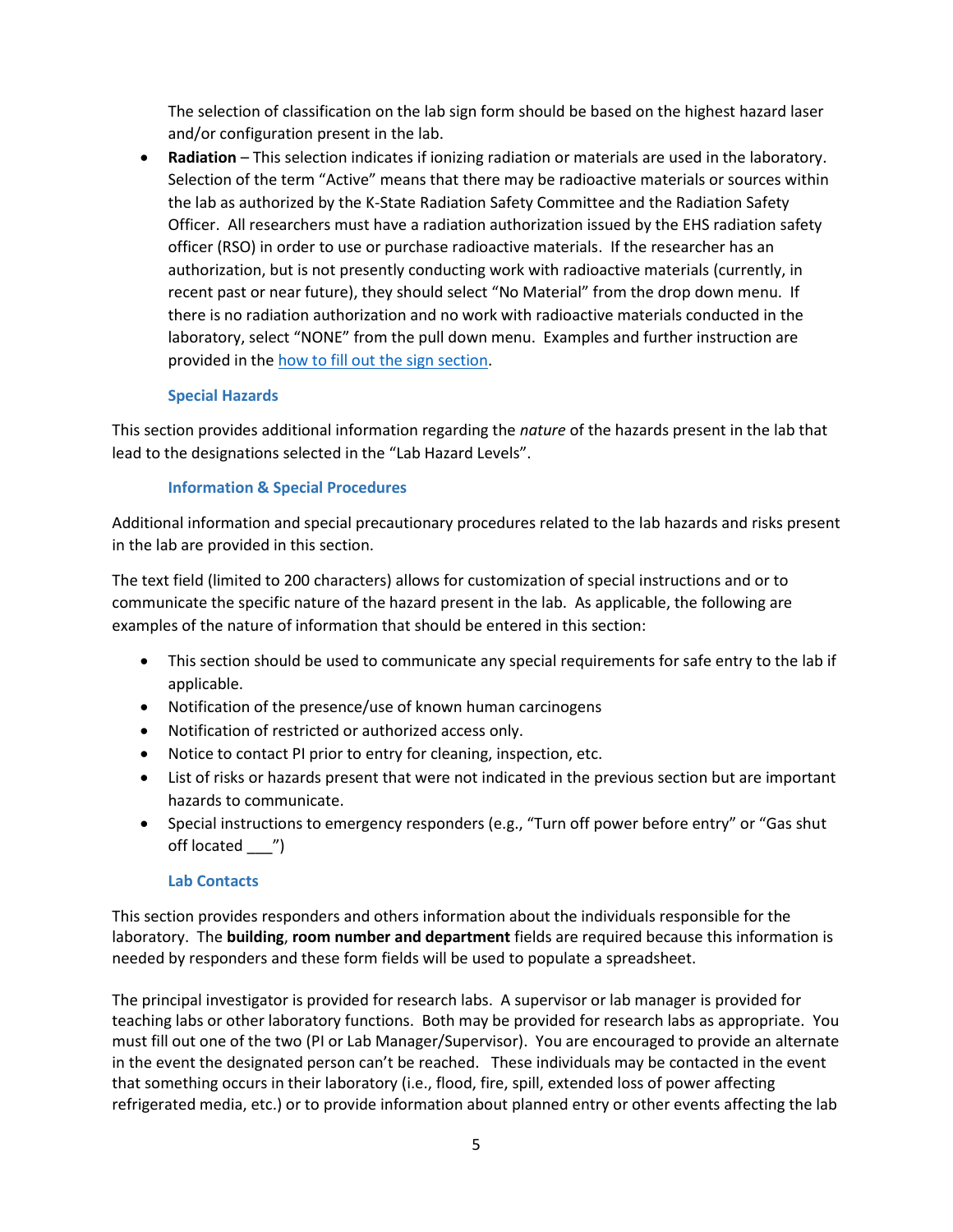## **Guidance for K-State Laboratory Signage**

This document provides general information and guidance about the laboratory signage format required at Kansas State University and instructions for filling out the form used to print the laboratory signs (Figure 1). These signs are required for all laboratories at the Manhattan campus and must be in place by January 17, 2017.

### $W$  must I use this sign?

The use of a standardized system for laboratory signs is required to provide consistent information to emergency responders, students, faculty and staff. The "language" of the signage will be communicated in training and will become part of emergency response procedures and communications.

Submitting the completed form sends the lab specific information to K-State Public Safety (Police and Environmental Health & Faure 1 - Completed Sign Emple Safety) eliminating the need to provide this information separately. Having this central repository of information allows the K-State Police Dispatch office to provide up-to-date information to emergency responders or promptly contact the PI, lab personnel, or department representative in the event of an incident in their lab(s).

K-State Environmental Health and Safety (EHS) has worked with Manhattan Fire Department and other safety representatives on campus to develop the sign system. It provides information that aids hazardous materials response teams, fire response efforts, and facilitates emergency communications.

It allows those entering the lab to see at a glance the nature of the laboratory hazards, the required personal protective equipment (PPE), any precautions needed and general hazards present. This system fulfills various related regulations and funding entity expectations.

### Were do I get the sign template?

The required sign template (Figure 2) and guidance is available from through K-State EHS (website: www.ksu.edu/safety). From the main EHS webpage, select the Lab Signs link or

Go directly to the lab sign webpage:

If it does not open, you must download the  $B$  form and save it to your computer to edit. Figure 2 provides an example of what the form you fill out looks like.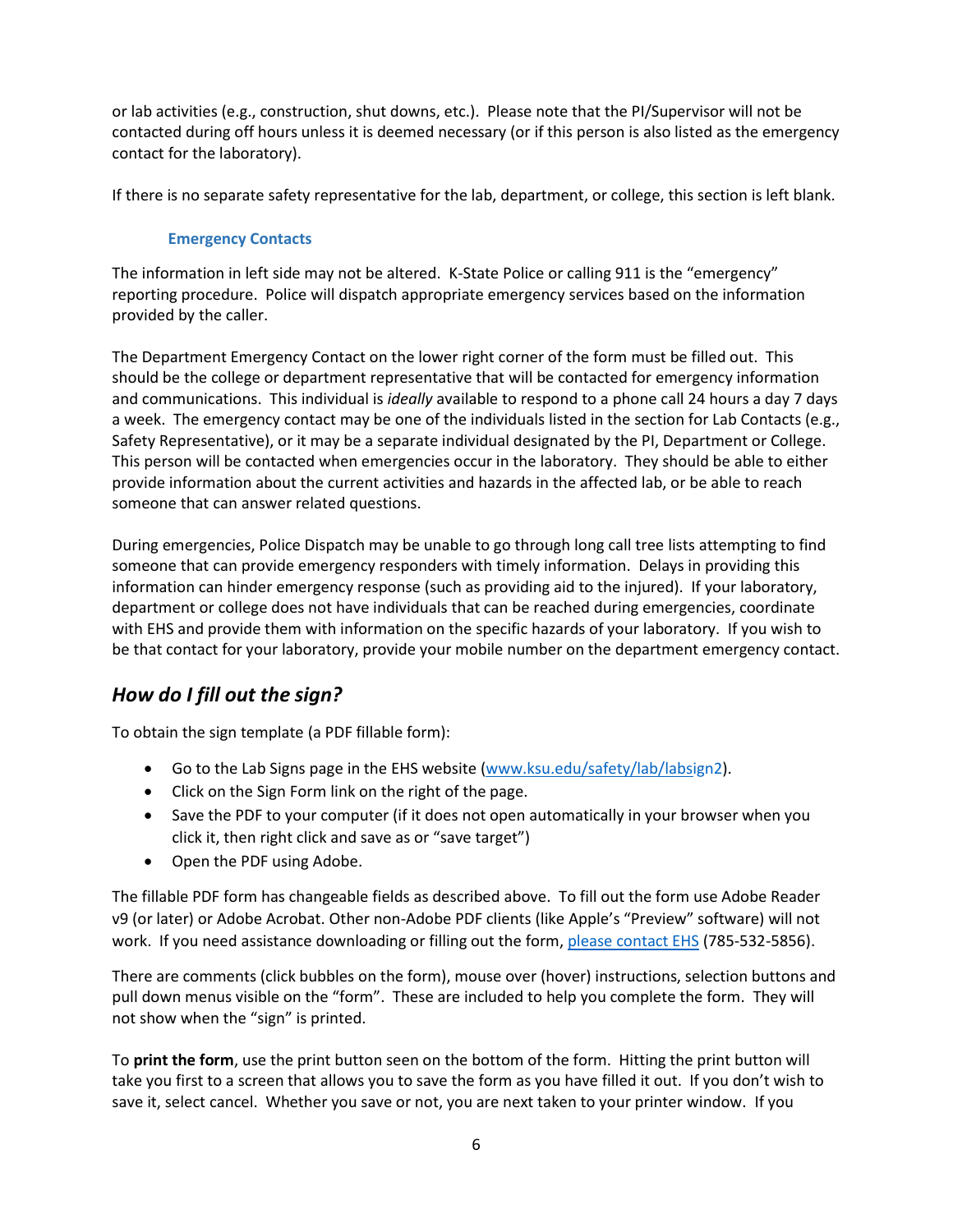attempt to print from the file menu on Adobe viewer, you will print the form (including instructions), not the actual sign format.

The **submit button** sends an email of the completed form to EHS (once you hit "send" on the email). EHS shares the lab contact information with KSU Police. Using the submit button ensures that the most current information for your lab is available to emergency responders and that the right people are contacted should something occur in your lab. Submitting this information is required. Each time you hit submit, the form generates an email to send to EHS. You may add additional input in the text of the email. EHS will replace the older version with the last data sent. Do not hit submit until you are ready to send the information and have completed all form fields. *The form will not submit if required fields are not filled out.* 

The **revision date** is required. This should auto-update with the following format: mm/dd/yyyy. If it does not, please enter a current date whenever you make changes and re-submit the form.

#### **Header**

The default sign header is "Laboratory". You should use Laboratory or Caution unless you have a unique hazard type requiring a specific level of alert or precaution that would require you to select the Danger or Warning header. If you are unsure, contact KSU [EHS](mailto:safety@k-state.edu) or your safety committee for guidance.

To use one of the other headers select it from the pull down menu located just above the header on the form (Figure 4).



The "Laboratory" header with white lettering on a blue background is a "Notice" to those entering the room that procedures may be needed upon entry and to review the information. The alternative headers denote:

- **Danger** indicates immediate danger and that special precautions are necessary. It means that if the danger present is not avoided, it *will* cause **death or serious injury**. It should be used if unguarded equipment or other serious hazards are always present and can pose a risk upon entry to the lab or in an emergency condition. Examples: High Voltage, Pyrophoric Gases, or similar acute risk.
- **Warning** indicates a hazardous situation which, if not avoided (if the warning is not heeded), *could* cause **serious injury or death**. Like danger, when it is used on the lab sign header it denotes that the hazard can pose a risk upon entry to the lab or in an emergency condition.
- **Caution** is used as a safety alert. It indicates a hazardous situation, which if not avoided, *could* result in **minor or moderate injury**. This may be required to warn against potential hazards or to caution against unsafe practices (i.e., if a precaution is not taken, it may cause minor or moderate injury). Example: this may be specified when certain lower energy lasers (as defined in the laser standard) are used in the lab, or it can simply denote that chemicals or other hazards within the lab could present a minor or moderate injury/exposure risk if materials are spilled or released.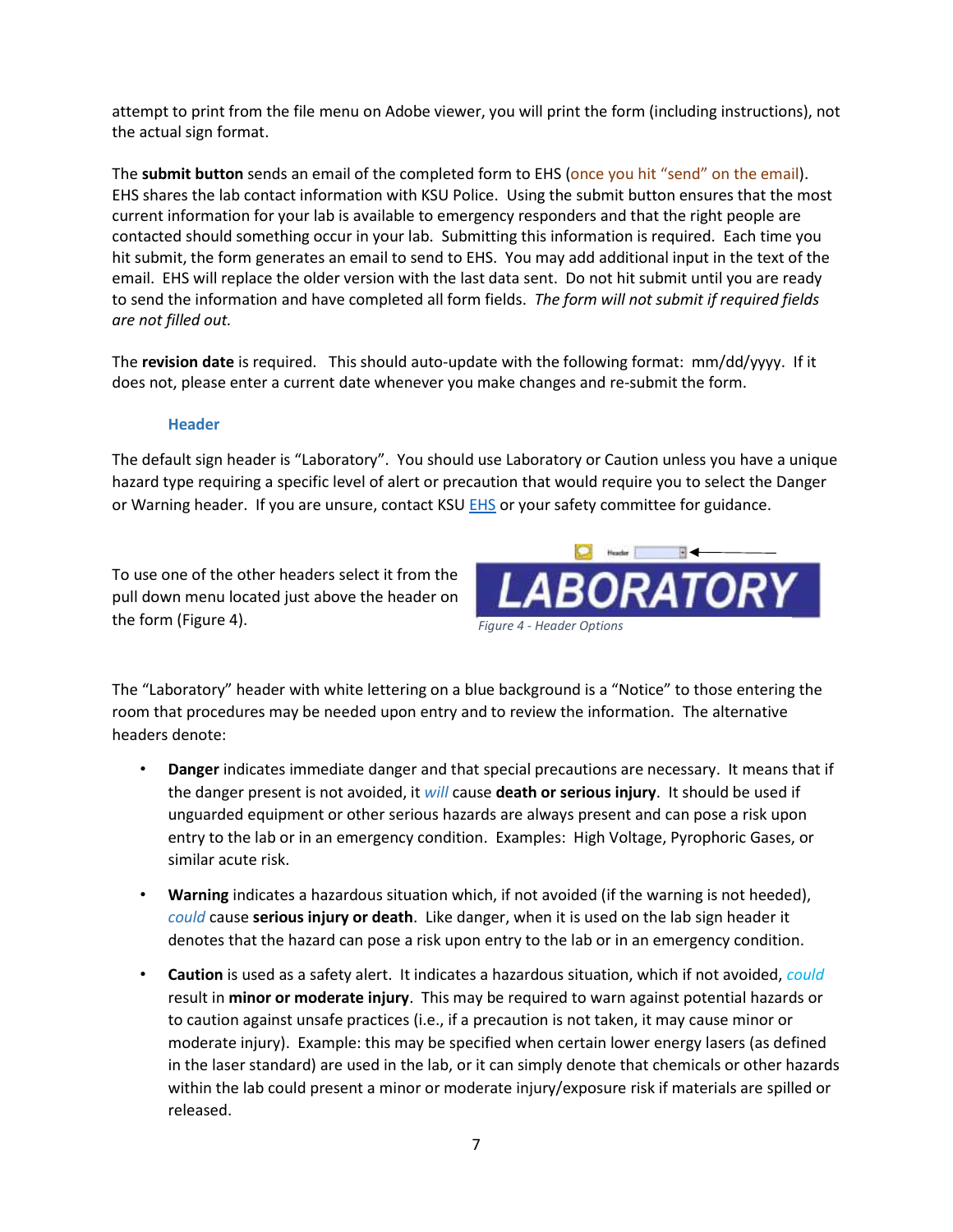#### **PPE Required Section**

<span id="page-7-0"></span>Select the required personal protective equipment (PPE) needed for the laboratory from the pull down menus provided (See example in Figure 5).

PPE selection choices are grouped into options for:

Eye Protection

Gloves

Shoes

Face Shield

Apron

Head

If no PPE is needed from any PPE group (Figure 6), leave or select "NONE" from the pull down menu (the default setting). Otherwise, choose the appropriate PPE type from the choices in the pull down menu. [Table 1](#page-8-0) provides descriptions of the images used in the form and their basic meaning. The specific nature of the type of PPE that is needed must be provided by the supervisor/PI or safety specialist with knowledge of the hazard(s) present, the risk posed, and the protection factors needed from PPE. The sign alone does not provide sufficient information to the lab workers about PPE type. For example:

- the *type* of disposable glove material (e.g., latex or nitrile),
- the nature of eye protection (e.g., specifically coated/filtered goggle),
- the type of respirator and *filter cartridges* for the respirator\*

Training specific to the nature of the work and hazards present is required to ensure personnel safety while working in the lab. This should include training on the use of appropriate PPE and the limitations of the PPE used, as well as other precautions and safety measures.

Note: \**Use of a respirator also requires additional training, medical screening, and may require an initial activity risk assessment by EHS to determine aerosol concentrations and estimate cartridge change out schedules.* 

If you have questions regarding PPE selection, or require a risk assessment or exposure testing, please [contact EHS \(](mailto:safety@k-state.edu)785-532-5856).



*Figure 5- PPE pull down menu example*

- Body
- Respirator
- Hearing

### **Eye Protection**



*Figure 6 – Select the needed PPE from the pull down menu.*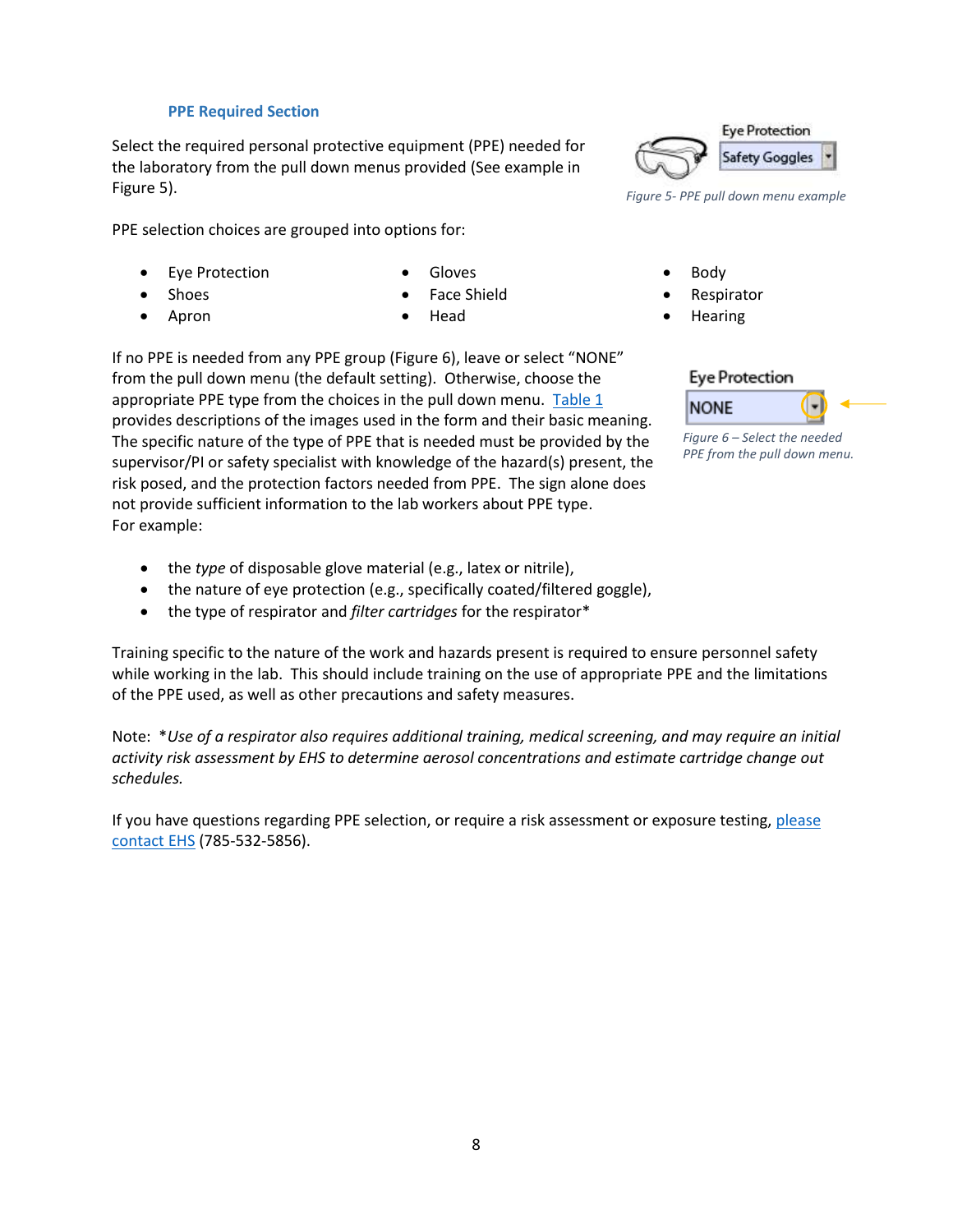<span id="page-8-0"></span>

| Table 1 - PPE Image Chart |                                                                                                       |                                                        |                                                                                                         |                                                           |                                                           |                                                                  |                                                                                        |                                                           |  |
|---------------------------|-------------------------------------------------------------------------------------------------------|--------------------------------------------------------|---------------------------------------------------------------------------------------------------------|-----------------------------------------------------------|-----------------------------------------------------------|------------------------------------------------------------------|----------------------------------------------------------------------------------------|-----------------------------------------------------------|--|
| <b>PPE Type</b>           | <b>Image Descriptions</b>                                                                             |                                                        |                                                                                                         |                                                           |                                                           |                                                                  |                                                                                        |                                                           |  |
| Eye/Face                  |                                                                                                       |                                                        |                                                                                                         |                                                           |                                                           |                                                                  |                                                                                        |                                                           |  |
|                           | Safety glasses                                                                                        |                                                        | Safety goggles                                                                                          |                                                           | Filtered/coated<br>safety goggles or<br>specialty glasses |                                                                  | Face shield (must be worn with<br>safety glasses or goggles when<br>splashes possible) |                                                           |  |
| Hand                      |                                                                                                       |                                                        |                                                                                                         |                                                           |                                                           |                                                                  |                                                                                        |                                                           |  |
|                           | Disposable gloves                                                                                     |                                                        | Work glove or specialty glove (e.g., may require thermal, submersion,<br>and/or cut protective gloves). |                                                           |                                                           |                                                                  |                                                                                        |                                                           |  |
| Respirator                |                                                                                                       |                                                        |                                                                                                         |                                                           |                                                           |                                                                  |                                                                                        |                                                           |  |
|                           | N95 or other<br>particulate<br>filtering face<br>piece.                                               | Half face negative<br>pressure filtering<br>respirator |                                                                                                         | Full face<br>negative<br>pressure filtering<br>respirator |                                                           | Powered Air<br>Purifying<br>Respirator (PAPR)                    |                                                                                        | Self-Contained<br><b>Breathing</b><br>Apparatus<br>(SCBA) |  |
| <b>Footwear</b>           |                                                                                                       |                                                        |                                                                                                         |                                                           |                                                           |                                                                  |                                                                                        |                                                           |  |
|                           | Closed-toed shoes (cover all<br>of foot including heel) are the<br>minimum requirement in wet<br>labs |                                                        | Disposable shoe<br>covers                                                                               |                                                           |                                                           | Over boot or<br>"galosh" (liquid<br>resistant or<br>impermeable) |                                                                                        | Steel toed work<br>boot/shoe                              |  |
| <b>Body</b><br>protection |                                                                                                       |                                                        |                                                                                                         |                                                           |                                                           |                                                                  |                                                                                        |                                                           |  |
|                           | Lab Coat                                                                                              | Scrubs                                                 |                                                                                                         |                                                           | Tyvek or similar full body<br>coverall                    |                                                                  |                                                                                        | Apron (liquid resistant)                                  |  |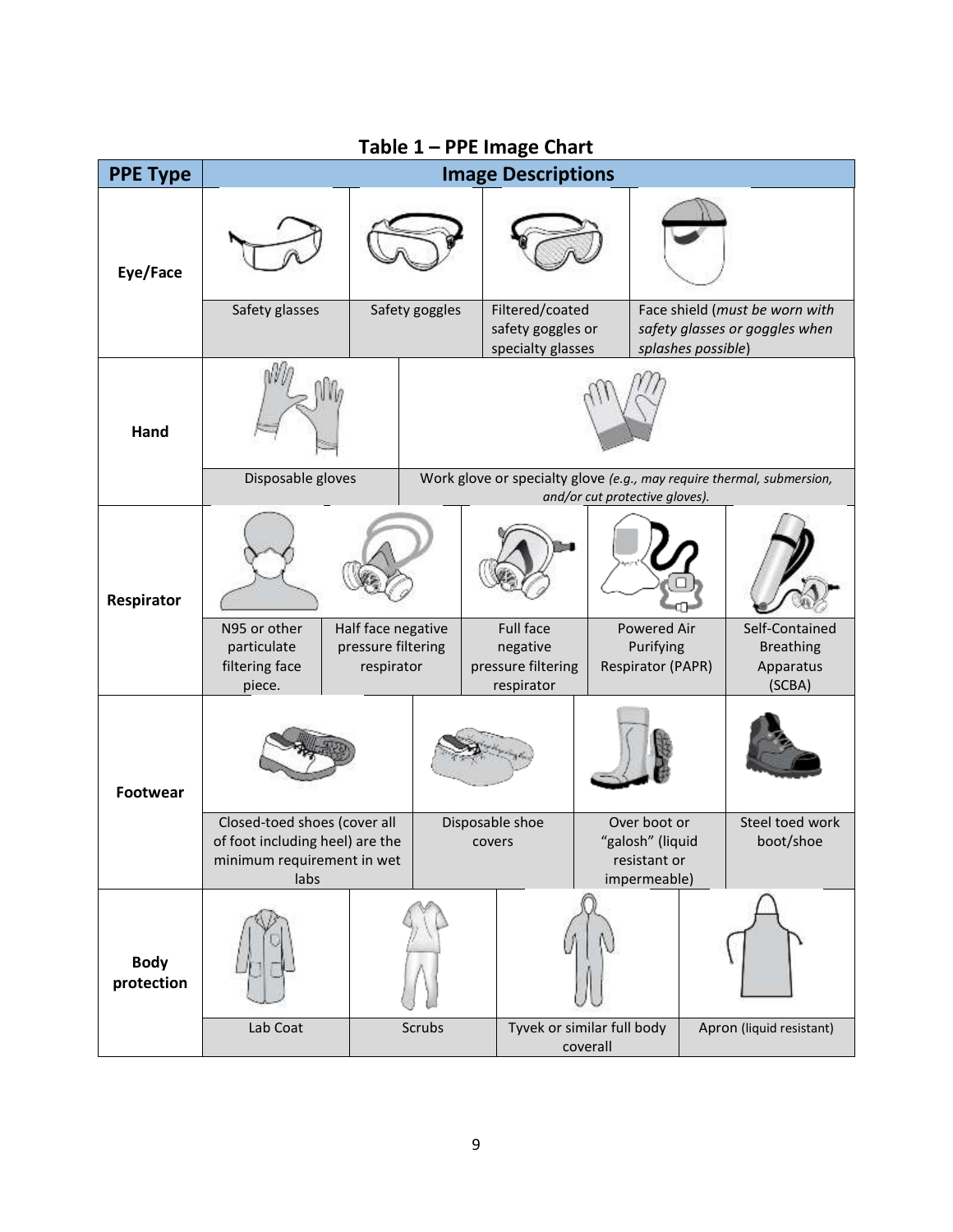| Head           |                                         |          |                                         |  |  |
|----------------|-----------------------------------------|----------|-----------------------------------------|--|--|
|                | Hard hat                                | Hair net |                                         |  |  |
| <b>Hearing</b> |                                         |          |                                         |  |  |
|                | Ear muff/covers                         |          | Ear plugs                               |  |  |
|                | (Indicates hearing protection required) |          | (Indicates hearing protection required) |  |  |

#### **Lab Hazard Levels**

<span id="page-9-0"></span>There are pull down menus with selections for each of four Lab Hazard Levels (Chemical, Biohazard, Radiation, and Laser). Use the small arrow to the right of the blank space to view the pull down menus options (Figure 7). The form will not submit unless these required fields (outlined in red) are chosen.



*Figure 7 - Lab hazard level example* 

Follow the guidance previously provided in the "[what do the sign components mean](#page-3-0)" section to aid in making the proper selection for the following Lab Hazard sections of the form.

- **Chemical** This section communicates to workers, visitors and responders the nature of the "chemical" hazard for the lab. Selection are made based on chemical-only hazards.
	- $\circ$  Select **CSL 1** chemicals are used or stored in the laboratory in liquid, solid, vapor or gas phase. Chemicals present represent a minor or low hazard. Work with chemicals present does not represent a serious health or injury risk. There are no flammable or toxic gases. Use of low volumes of toxic solids or liquids in controlled form (no generation of aerosols outside of hoods). Chemicals are in closed chemical containers.
	- $\circ$  Select **CSL 2** chemicals used or stored in the laboratory (in any state) represent a moderate health risk. Use of flammable liquids, generation of vapors, or the use of toxic materials is in fume hoods (controlled hazards). Release or use of chemicals present a moderate health risk (not immediately dangerous to life). There are no poison or pyrophoric gases present.
	- o Select **CSL 3** chemicals present represent a serious health risk. Select this option if use of materials in the lab pose a recognized risk of death (chronic or acute) if safety controls are not employed. If released or uncontrolled chemicals are immediately dangerous to workers or emergency responders. Select this option if poison/toxic gases, pyrophoric materials, or large volumes of flammable gases are present and/or if working with water or air reactive chemicals.
	- o Select **NONE** if there is no possibility for the presence of chemicals.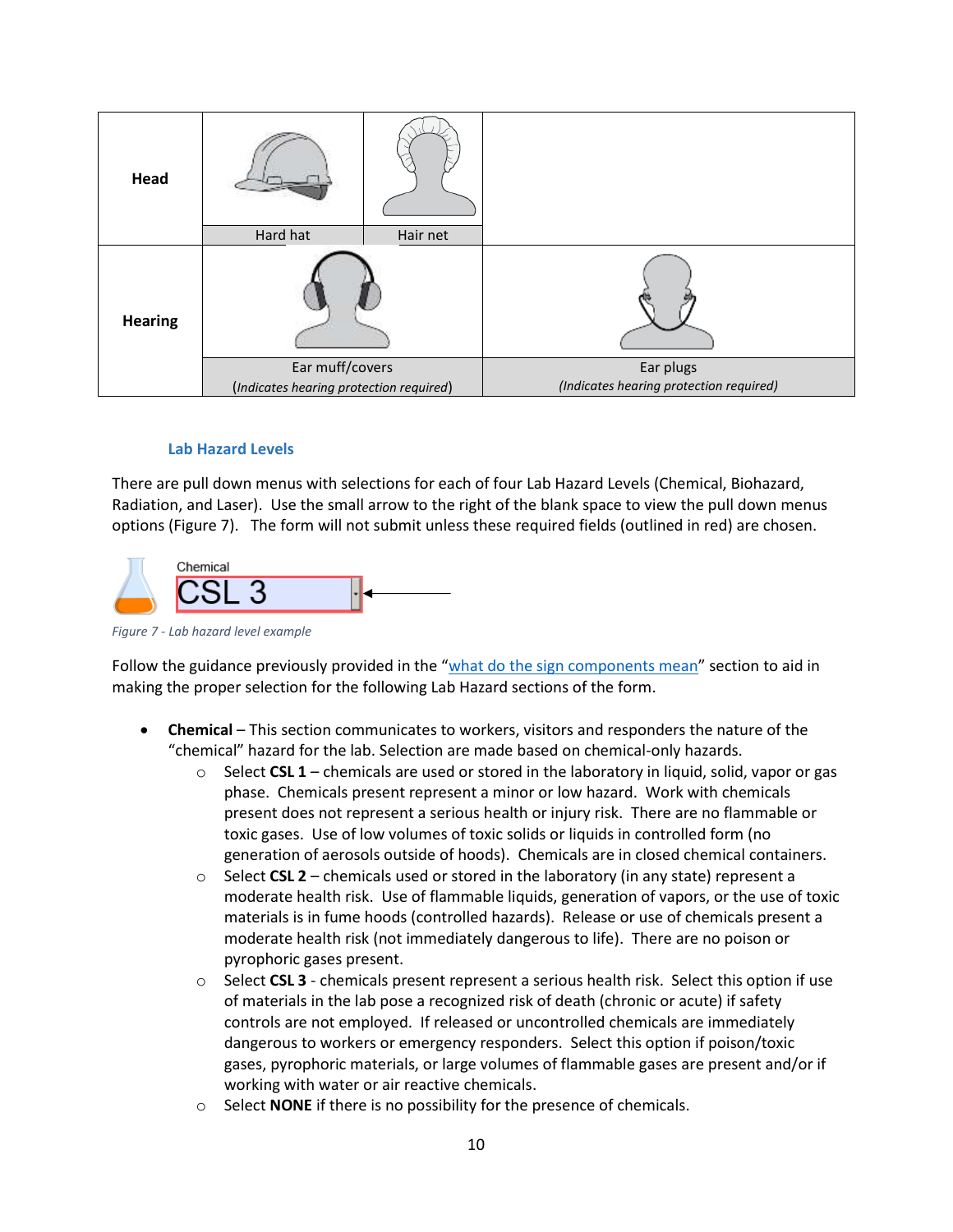- **Biohazard** Select the appropriate level or none from the pull down menu. Reference the BMBL and K-State Institutional Biosafety Committee (IBC). There is no option for BSL4 as no K-State lab is approved for this level.
	- o BSL1
	- o BSL2
	- o BSL3
	- o NONE no work with biological materials, rDNA, medical specimens/samples, or animals
- **Laser** Select "NONE" if there are no lasers used in the lab or choose the laser classification that represents the highest hazard laser present in the lab or configuration possible.
- **Radiation –** See Table 2 for examples.
	- o Select "None" No radioactive materials possible.
	- o Select "Active" Means that radioactive materials *may* be present in the lab.
	- $\circ$  Select "No Material" if lab is not using the lab for radiation studies. Means there are no radioactive materials present.

| Radiation<br>Active               | Active rad authorization and working with<br>radioactive materials. Presence of radioactive<br>materials in the lab is possible and/or likely.<br>The sign does not need to change if there are no<br>materials present on any given day. |  |  |  |
|-----------------------------------|-------------------------------------------------------------------------------------------------------------------------------------------------------------------------------------------------------------------------------------------|--|--|--|
| <b>Radiation</b><br>No Material - | Active rad authorization, but not working with<br>radioactive materials. There are no radioactive<br>materials present in the lab at this time.                                                                                           |  |  |  |
| Radiation<br>NONE                 | There is no rad authorization issued. There are<br>no radioactive materials present.                                                                                                                                                      |  |  |  |

#### *Table 2 - Sample Radiation Lab Hazard Levels*

#### **Contacts**

These are fillable fields. The department, emergency contact, building name, room number and at least one lab contact are required. This information is sent to Public Safety and aids emergency responders. Do not post sign or submit form without filling these out. When contacts or contact numbers change, the sign must be reprinted, posted **and re-submitted**.

The form will not submit unless required fields (outlined in red) are filled in.

#### **Special Hazards and Information**

This section includes drop down menu options and a fillable text field where you may customize information, provide special instructions/protocol or identify a hazard type not in the pull down menus.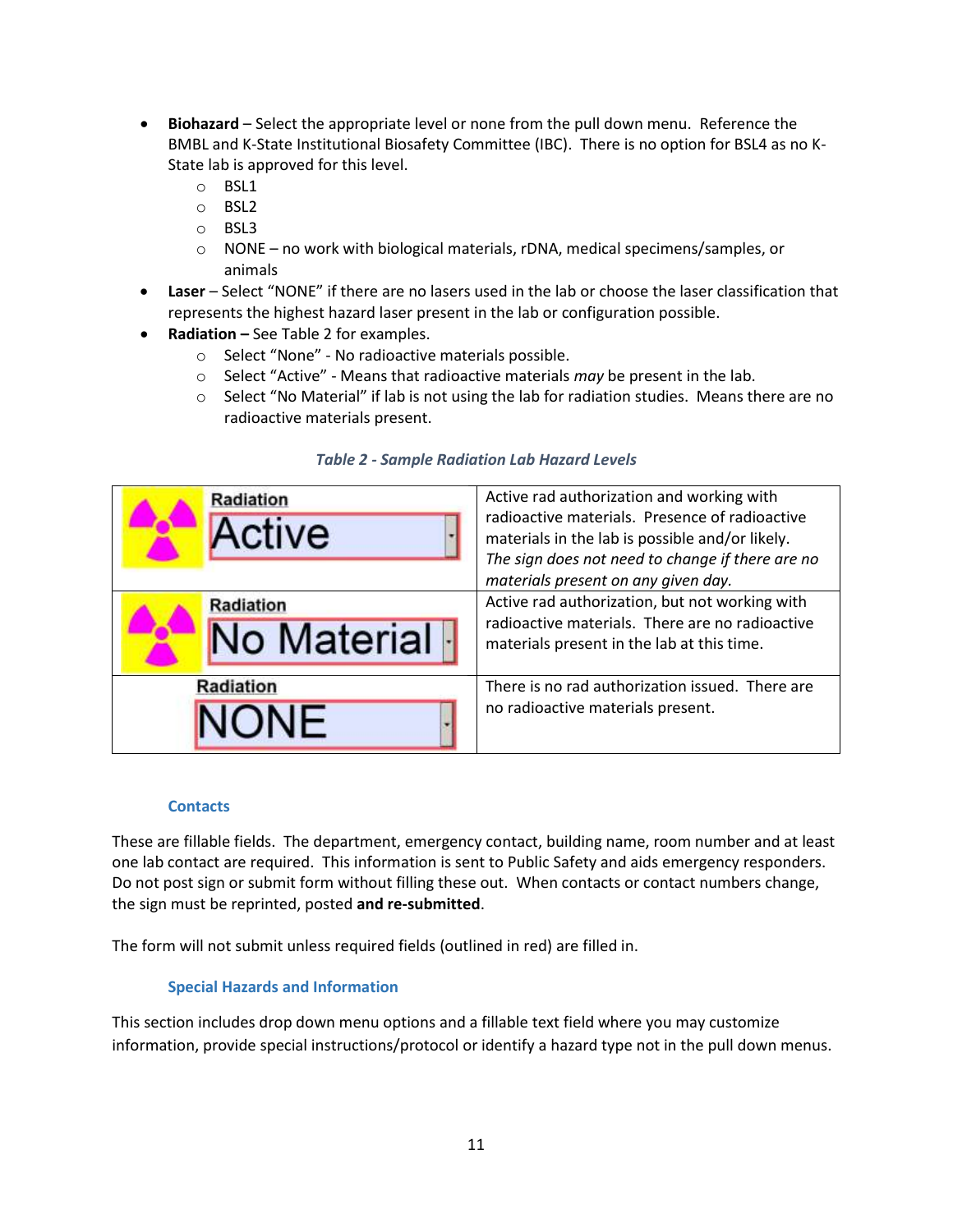#### Special Hazards

Sample hazard types may be selected from three drop down menus under the "Special Hazards" header. There is also an option to write-in a hazard in each of the three drop down menus.

#### Information & Special Procedures

You are encouraged to provide additional information about any hazard condition or material present within the **fillable text box** field under the "Information & Special Procedures" header. This text box is limited to 200 characters. *You are required to describe the nature of any high hazard condition*. If you selected an alternative sign header (i.e., Warning or Danger) or a CSL3 in the lab hazard levels section, you must describe the nature of the hazard in this section.

The name of a specific chemical presenting a high hazard condition is not *required* on the sign, but it must be on the container, equipment or device that contains the chemical within the lab. You must; however, indicate the nature of the chemical hazard (e.g., pyrophoric, explosive, toxic gas, high volume flammable liquids).

If special/unique PPE or other specific safety control is required to avoid injury/illness, this must be described in the supplied text box within this section of the form. For example, if a flame retardant lab coat is required for work within the lab, this should be indicated here. Special or more detailed instructions may also be posted in separate additional signage or as required by other policy, industry standard, code or regulation. If additional signage is posted, this section may refer to additional signage/instruction posted on the door.

Remember, other signage posted at the lab entrances cannot conflict with the information on the K-State lab sign. Remove all un-needed or old signage and old contact information to avoid confusion.

Information provided in this section is not intended as a substitute for training. All personnel authorized to work within the laboratory should receive training specific to their work and related precautions. All lab personnel should be informed about the nature of hazards present and potential risks.

### *What should the completed sign look like?*

If your sign has comment icons and buttons showing, it is because the print button was not used to print the form. Please ensure only the completed sign elements print. An example of a completed sign is illustrated in Figure 8 below. Your sign will differ depending on your selections. The sign may be printed in color or B&W. It is designed for printing as an  $8\frac{1}{2}$  by 11 inch format. You may enlarge it, but it must not be printed smaller than 8 ½ by 11 inch.

With the current format, the completed signage may have blank spaces when PPE options are not selected. This is normal. Please do not write in or draw items in these areas. [Contact EHS](mailto:safety@k-state.edu) (785-532- 5856) if you have additional needs.